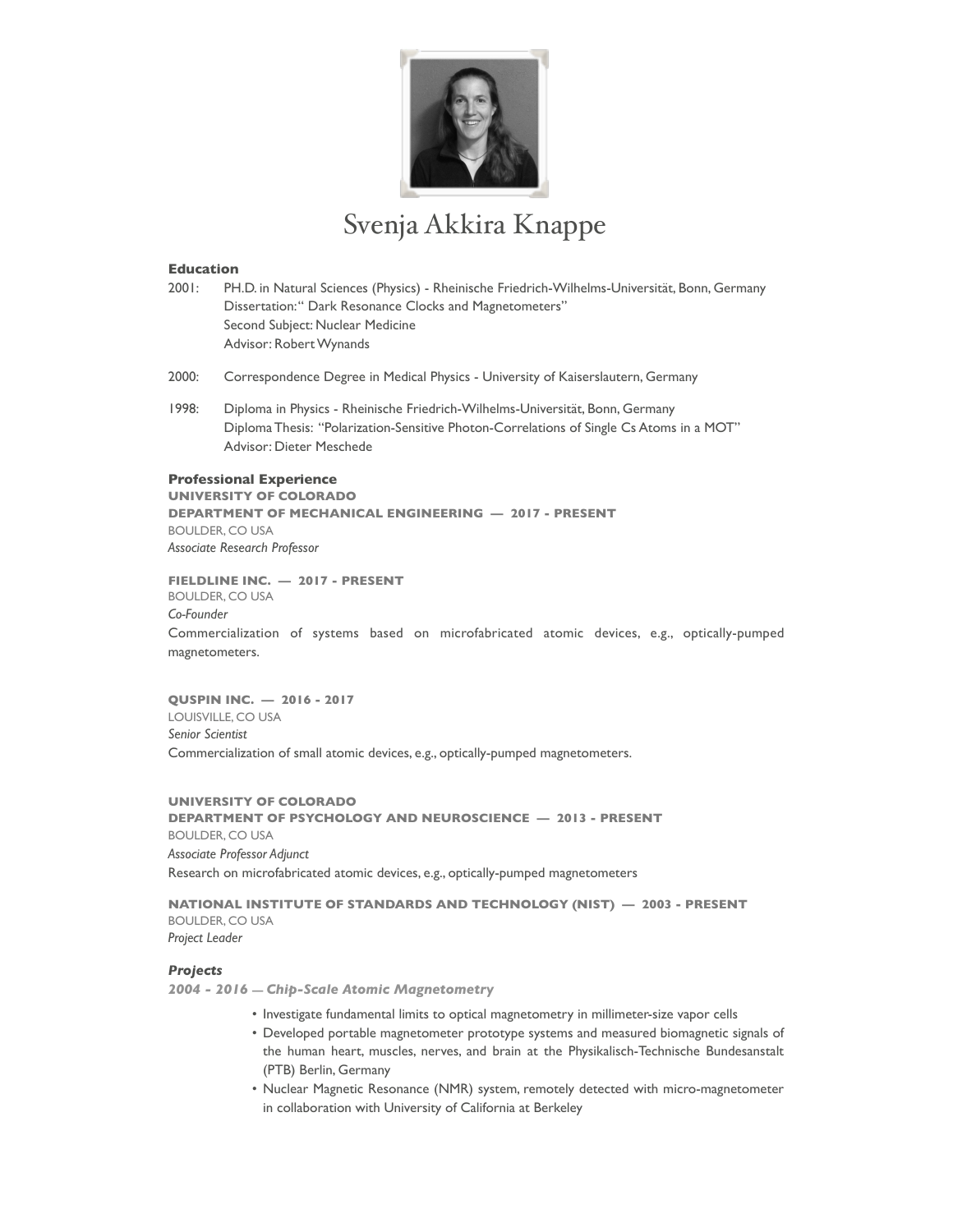- Develop new MEMS fabrication methods to improve chip-scale atomic magnetometers
- Develop wafer-level fabrication of chip-scale atomic magnetometer sensor heads in collaboration with Charles E. Draper Labs
- Small low-cost magnetometers for magnetic anomaly detection in collaboration with Geometrics Inc.
- Development of a 32-channel magnetoencephalography (MEG) imaging system
- Chip-sale atomic magnetometers for space in collaboration with Applied Physics Lab/John's Hopkins University
- Scientific consulting for National Semiconductor/Texas Instruments on cell fabrication for chip-scale atomic magnetometers
- *2004 2007 Chip-Scale Atomic Clocks*
	- Microfabricated vapor cells for chip-scale atomic sensors: develop methods to create high vacuum in small microfabricated structures
	- Advanced interrogation schemes for chip-scale atomic clocks based on coherent population trapping
	- Low-power microwave oscillator and miniature control electronics for chip-scale atomic clocks
	- Developed improved microfabricated vapor cell technology amenable to wafer-level fabrication
	- Anti-relaxation wallcoatings in alkali vapor cells
	- Self-assembled monolayers as surface coatings for alkali cells in collaboration with CU Boulder and Princeton University
	- Diode laser technology and noise characteristics
	- Electronic and optical feedback systems
	- Scientific consulting for Honeywell Inc.

## *2004 – present — Other Chip-Scale Atomic Devices*

- Parallel wafer-level cell fabrication for chip-scale atomic devices
- Demonstrated first microfabricated laser frequency stabilization
- Microfabricated vapor cells for small lightweight laser frequency stabilization in collaboration with AOSense Inc.
- Miniature Dichroic Atomic Vapor Laser Lock in collaboration with the University of California at Berkeley
- Advanced vapor cells for NMR gyroscopes in collaboration with UC Davis
- Miniature atomic optical isolator in collaboration with University of Durham, UK
- Micrometer-size atomic vapor cells for low-power atomic sensors

## *NIST Affiliations through*

| Employee                                                 | $2012 - 2016$ |
|----------------------------------------------------------|---------------|
| University of Colorado at Boulder, CO USA                | $2009 - 2012$ |
| Protiro Inc., Denver, CO USA                             | $2005 - 2009$ |
| University of Colorado at Boulder, CO USA                | 2005          |
| Rheinische Friedrich Wilhelms Universität, Bonn, Germany | $2004 - 2005$ |

## **SELF-EMPLOYED SCIENTIFIC CONSULTANT** *—* **2010 - 2011**

BOULDER, CO USA

Twinleaf LLC: Low-Cost chip-scale atomic magnetometer design and cell fabrication (part-time)

**NATIONAL INSTITUTE OF STANDARDS AND TECHNOLOGY (NIST) — 2001 - 2003** BOULDER, CO USA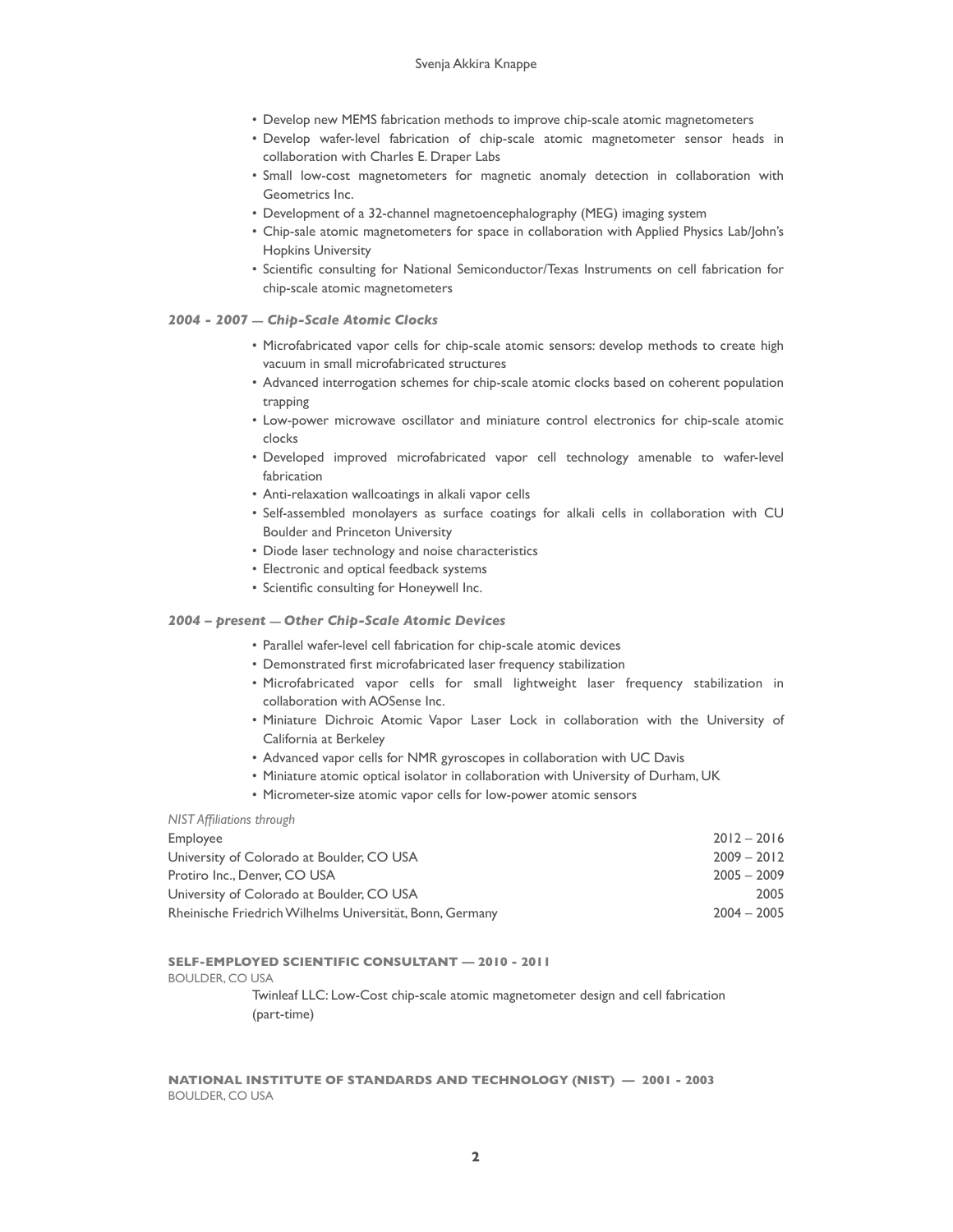*Postdoctoral Guest Researcher*

- Developed the first chip-scale atomic clock physics package
- Developed the first microfabricated alkali vapor cells
- Determined sensitivity limits for coherent population trapping in small vapor cells

**RHEINISCHE FRIEDRICH-WILHELMS-UNIVERSITÄT***—* **2001** BONN, GERMANY *Postdoctoral Guest Researcher*

• Locked the repetition rate of a femtosecond laser to a miniature microwave Rb Clock

**RHEINISCHE FRIEDRICH-WILHELMS-UNIVERSITÄT***—* **1998 - 2001** BONN, GERMANY *Graduate Research and Teaching Assistant*

• Dark Resonance clocks and magnetometers

## **NATIONAL INSTITUTE OF STANDARDS AND TECHNOLOGY (NIST) — 1999 - 2000** BOULDER, CO USA *Graduate Student Guest Researcher*

• CPT atomic clocks

**RHEINISCHE FRIEDRICH-WILHELMS-UNIVERSITÄT***—* **1997 - 1998** BONN, GERMANY *Diploma Research Assistant*

• Single Cs atoms in a magneto-optical trap

**PAUL SCHERRER INSTITUTE — 1996** VILLIGEN, SWITZERLAND *Trainee*

> • Monte Carlo simulations of positron paths in materials with high scattering rates for positron-emission tomography

**UNIVERSITY OF NEW SOUTH WALES — 1995** SYDNEY, AUSTRALIA *Undergraduate Research Assistant*

- *Honors Project:* Monte Carlo Calculation of Mass Gap
- Quantum Chromodynamics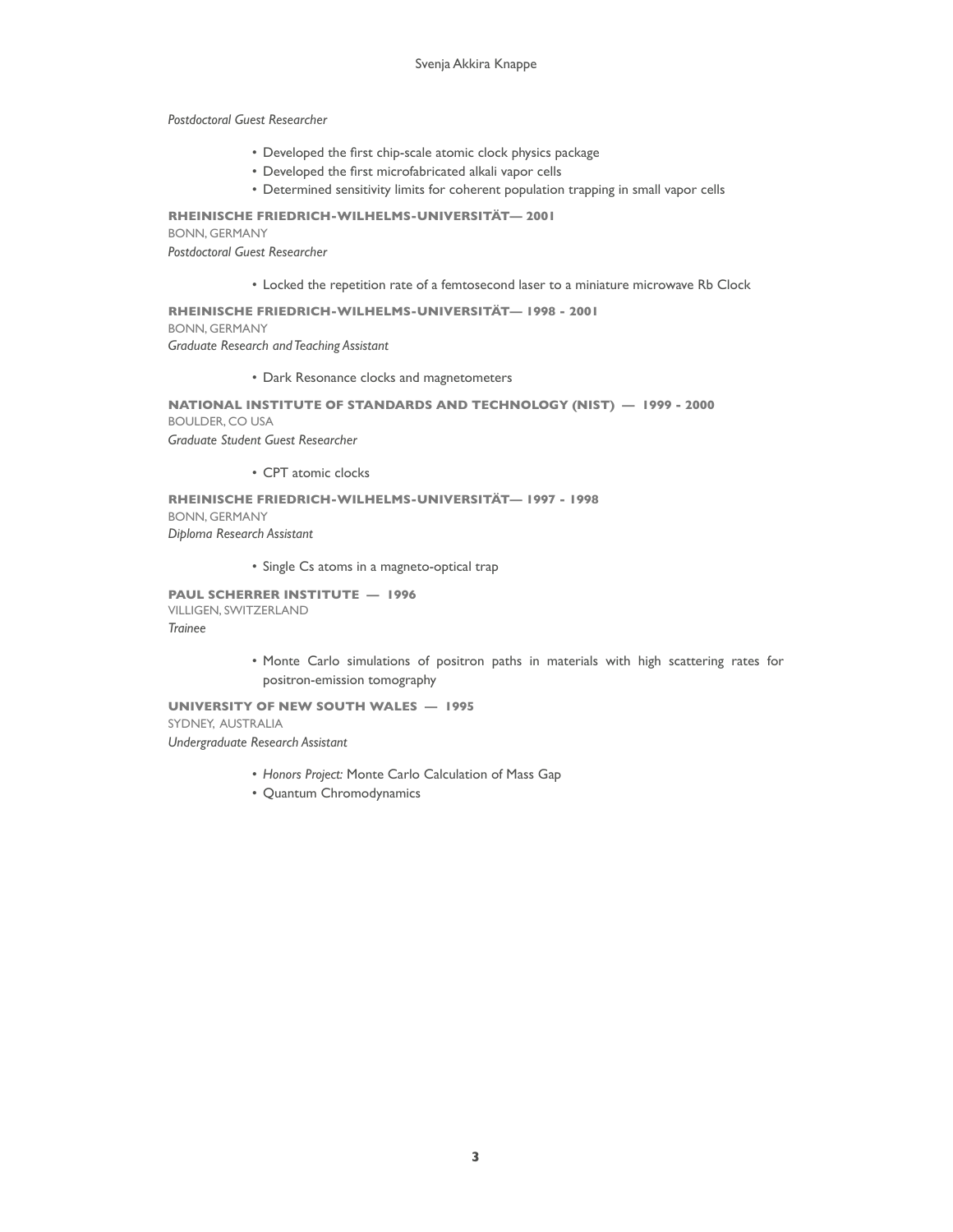## **Additional Information**

## **HONORS AND SCHOLARSHIPS**

- **• 2016 James Zimmerman Prize** of the IFMBE
- **2014 Department of Commerce Gold Metal** "for their leadership of the NIST chip-scale

atomic device program, which includes pioneering the first chip-scale atomic clocks, magnetometers, gyros, and other precision atom-based devices"

- **Rank Prize 2014** in Optoelectronics "for the creation and demonstration of the first chip-scale atomic clock", Rank Foundation (London, England)
- **2013 Colorado Governor's Award** for High-Impact Research for "Foundational Technology"
- "**100 Frauen von morgen**" "100 women of the future", awarded by the initiative "Deutschland Land der Ideen" of the German federal government and the German Industry (BDI), 2012
- German Scholar Organization (GSO), Building Bridges Spitzenforscher für Deutschland, Spitzenforschung in Deutschland, Stipend 21.- 25. June 2011
- European Frequency and Time Forum (EFTF), **Young Scientist Award** 2007
- NIST Physics Laboratory and Time and Frequency Division, Honoring leadership and achievements as crucial member of the Chip-Scale Atomic Clock team recognized with the 2005 **US Department of Commerce Silver Medal**
- NIST, Boulder Postdoctoral Poster Symposium finalist 2004
- IEEE appreciation, presents Innovation and Technology in Colorado 2003
- DAAD (German Exchange Service), Scholarship 1999
- DAAD (German Exchange Service), Scholarship 1995

## **PERSONAL DEVELOPMENT**

- NIST Future Leadership Program, 1 year, 2014-2015, Department of Commerce
- "Supervisory Leadership Seminar", 1 week, 2009, Office of Personnel Management
- "DoC Mentoring program", 1 year, 2008, Department of Commerce
- "Crew leader training", 2 days, 2007, Wildland Restoration Volunteers

## **MEMBERSHIPS AND COMMITTEES**

- Annual meeting on optically-pumped magnetometers, organizer, 2014-present
- Awards Committee for Biomag conference, 2018
- Technical Program Committee for European Frequency and Time Forum, 2011-2017; vice-chair for 2015 - 2017
- Technical Program Committee IEEE Frequency Control Symposium, 2011-2017; vice-chair for 2014 - 2017
- Deutsche Physikalische Gesellschaft
- **Optical Society of America**
- European Physical Society

## **RECENT ORAL PRESENTATIONS**

- Innovation Symposium on Optically Pumped Magnetometers, 2018, *invited*, "Microfabricated Optically Pumped Magnetometers for non-invasive Brain Imaging"
- Kolloquium des Institutes für Microsystemtechnik der Universität Freiburg, 2018, *invited*, "Magnetic Imaging with Microfabricated Optically Pumped Magnetometers"
- International Workshop on Advanced Magnetometry for Defense Applications, 2018, *invited,* "Microfabricated optically-pumped magnetometers for imaging applications"
- South African Institute of Physics, 2017, *plenary speaker*,"From atoms to brains: Microfabricated atomic sensors for non-invasive magnetic brain imaging"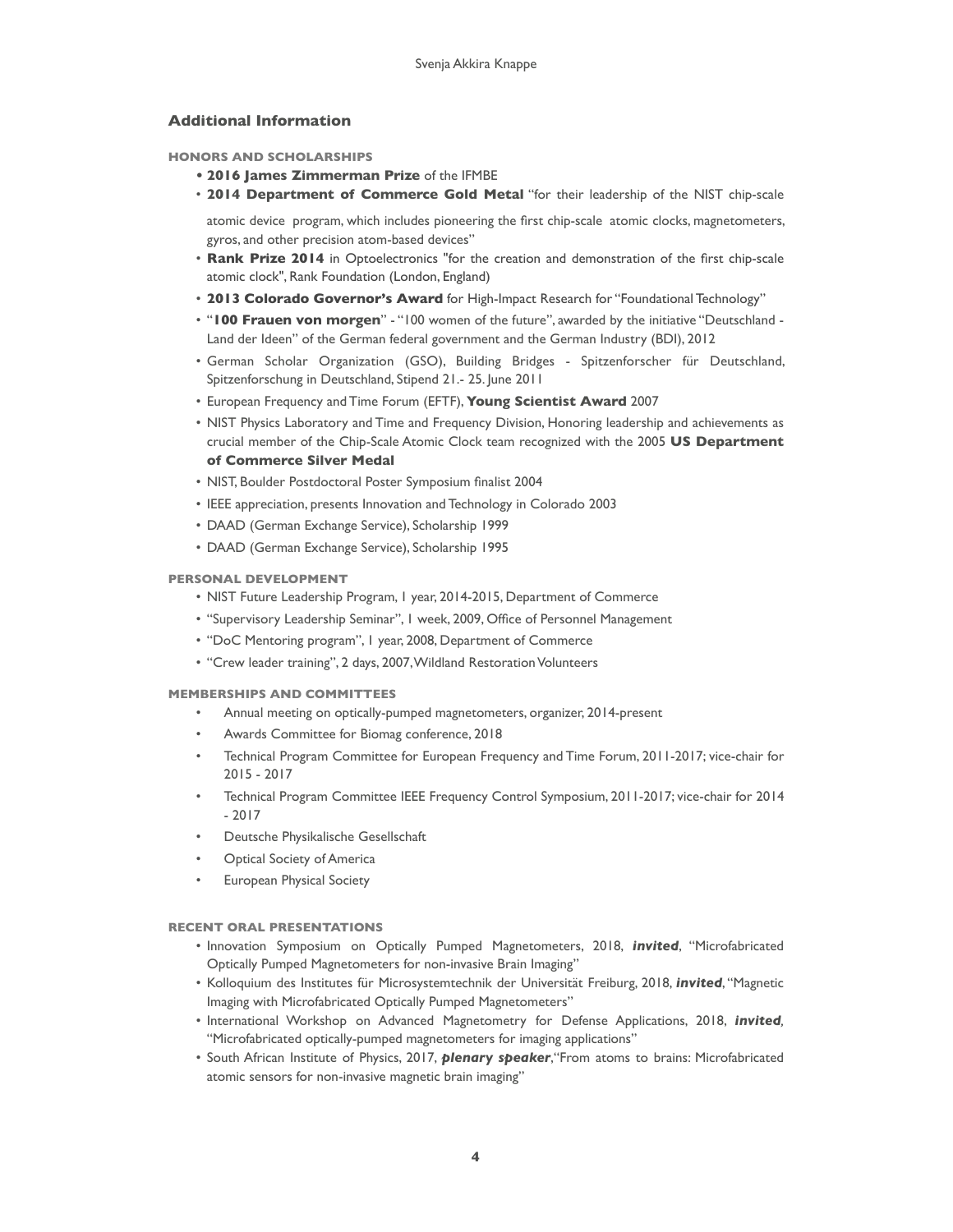- IQST Tag Ulm, 2017, *invited*, "From atoms to brains: Imaging arrays with optically-pumped magnetometers",
- International Conference on Biomagnetism, 2016, "Microfabricated OPMs for an MEG prototype array"
- Quantum UK conference, 2016, *invited*, "Microfabricated optically-pumped magnetometer arrays for biomedical applications"
- Physics Colloquium University of Colorado Boulder, 2016, *invited*, "From atoms to brains: Microfabricated atomic sensors for non-invasive magnetic brain imaging?"
- Frequency Standards and Metrology Conference in Potsdam, Germany, 2015, *invited*, "Optically-Pumped Magnetometers for Biomedical Applications"
- Workshop on Optically-Pumped Magnetometers in Helsinki, Finland, 2015, *invited*, "Magnetoencephalograpy and fetal magnetocariography shocases using microOPMs"
- University College London, UK, 2015, *invited*, "Microfabricated optically-pumped magnetometers for MEG"
- University of Nottingham, UK, 2015, *invited*, "Microfabricated optically-pumped magnetometers"
- NSF workshop on next-generation non-invasive brain imaging, Washington DC, 2015, *invited*, "Microfabricated atomic magnetometers for next-generation brain imaging?"
- RWTH Aachen, Germany, 2014, *invited*, "Chip-Scale Atomic Clocks and Magnetometers"
- CLEO Conference, Enabling Photonics Technologies for Miniaturization, 2014, *invited,* "Microfabricated Optically-Pumped Magnetometers"
- University of Colorado Colorado Springs, 2014, *invited*, "Chip-scale atomic magnetometers for biomagnetic imaging"
- BIOMAG Conference in Halifax CA, 2014, *invited*, "Microfabricated Optically-Pumped Magnetometers for MEG"
- Workshop on Atomic Magnetometers in Halifax, CA, 2014, *invited*, Microfabricated Optically-Pumped Magnetometers for biomedical measurements"
- Universität Stuttgart/Germany, SFB/TRR21 Kolloquium, 1013, *invited*, "Microfabricated opticallypumped magnetometers"
- Workshop on Atomic Magnetometers in Seattle, WA, 2013, *invited*, "Chip-Scale Atomic Magnetometers for MEG"
- 5th Autumn School "Structure the Brain"in Tübingen/Germany, 2012, *invited*, "Chip-Scale Atomic Magnetometers for MEG"
- BIOMAG Conference, 2012, *invited*, "Chip-Scale Atomic Magnetometers for Biomagnetic Imaging"
- Christian-Albrechts-Universität zu Kiel/Germany, SFB 855 Kolloquium, 2012, *invited*, "Chip-scale atomic magnetometers for Biomagnetic Measurements"
- 5th European Conference of the International Federation of Medical and Biological Engineering, 2011, "Chip-Scale Room-Temperature Atomic Magnetometers for Biomedical Measurements"
- Institute of Photonic Technology (IPHT) Jena, 2010, *invited*, "Chip-scale atomic magnetometers at NIST"
- University of California at Berkeley, 2010, *invited*, "Microfabrication Technologies for Chip-Scale Atomic Devices"
- Meeting of the Division of Atomic Molecular and Optical Physics of the American Physical Society, 2010, *invited*, "Chip-Scale Atomic Magnetometers"
- European Frequency and Time Forum, 2010, *invited*, "Advances in Chip-Scale Atomic Magnetometers"
- International Conference on Applied Atom Optics, 2009, *invited*, "Atomic Microclocks and Magnetometers"
- European Frequency and Time Forum jointly with International Frequency Control Symposium, 2009, "A photonic magnetometer"
- Institute of Navigation, Southern California Chapter, 2008, *invited*, "Chip-Scale Atomic Clocks"
- European Frequency and Time Forum jointly with International Frequency Control Symposium, 2007, "Generation of CPT Resonances with nearly 100% Transmission Contrast"
- SPIE Optics and Photonics, 2007, *invited*, "Advances in Chip-Scale Atomic Frequency References at NIST"